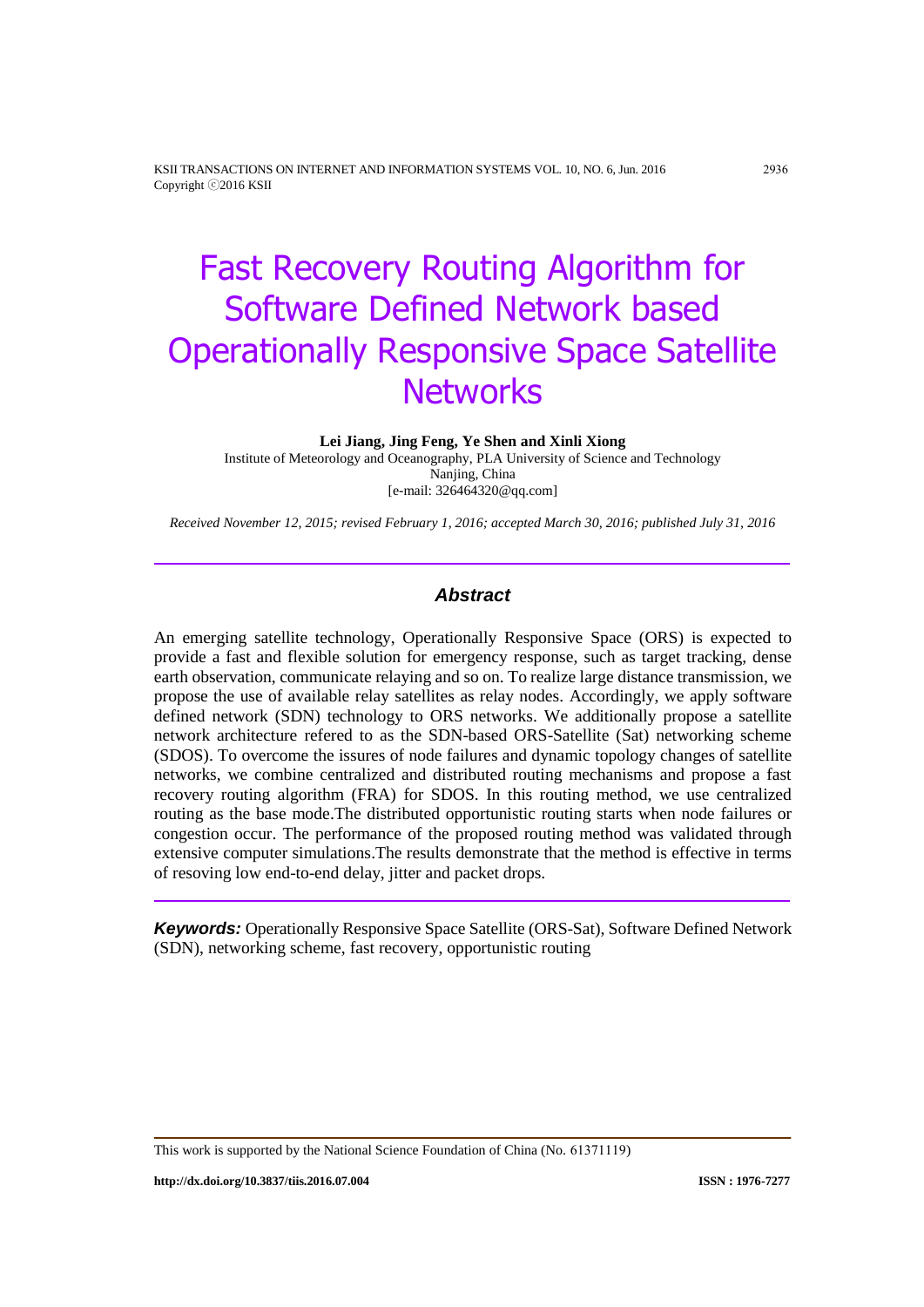## **1. Introduction**

**T**he operationally responsive space satellite (ORS-Sat) program [1] is derived from military objectives, which focus on establishing multiple global targets in a continuous reconnaissance network. ORS-Sat employs small and intelligent satellites inlow orbits that are equipped with synthetic aperture radar (SAR) and other equipment to form a constellation. In addition to the military applications, ORS-Sat addresses the requirements of contemporary economic development, disaster surveillance and other applications on account of its flexibility and coordination [2]. As a result, ORS-Sat can improve the data transmission ability of remote satellites by reducing the waiting time between ground station and grosynchronous orbit (GEO) satellites or polar orbit (PO) satellites.

However, many open problems about ORS-Sat exists, such as formation flights, networking schemes, run-time configuration of multiplefunctions, high level automatic and autonomous management on satellites, routing between satellites, adaptive data storageabilities, standardization and reconfiguration. These technologies do not meet the plug-and-play requirements in fast deployment of ORS-Sat, especially in cases in which a satellite changes its status from a waiting orbit (silence status) to an objective orbit (active status). In this paper, we therefore focus on the networking and routing problem of ORS-Sat networks.

The conventional ORS-Sat networking scheme can be classified into three types: (1) a single ORS satellite, which employs a single ORS-Sat monitoring, tracking and transmitting of information in the battle field or disaster area; (2) an ORS-Sat constellation, which consists of a set of ORS satellites to accomplish communicating or monitoring tasks; and (3) an ORS-Sat formation network, which employs several ORS satellites in accordance with a certain flight trajectory and constitutes a virtual satellite that completes data acquisition and transmission tasks. However, all of these schemes have problems in long-distance transmission. If the single ORS-Sat scheme is used, the data can be received only when the satellite crosses receiving terminals, and the waiting delay is inevitable. Otherwise, if the ORS-Sat constellation or ORS satellites formation network, we have to use more satellites to realize larger distance transmission, this is contrary to the principles of timeliness and low cost which are the main advantages of ORS satellites.

To solve this problem, we first propose use available relay satellites to realize large distance transmission. However,owing to different orbit altitudes, payload systems, mission targets and agencies, it is difficult to build a heterogeneous satellite network. Therefore, a 'software satellite' [3] and 'cognitive satellite' [4][5] are proposed to handle this problem. These new types of satellites make the equipment platform more versatile and flexible. The software defined network (SDN) is a recently developed network art that separates the data plane and control plane. Moreover, it is programmable [6] as a centralized control network. We additionally propose a networking scheme for ORS-Sat using SDN technology and based on common communication network architecture.

To handling recovery, we first apply anypath opportunistic routing to the SDN based ORS-Sat network, and propose a fast recovery routing algorithm (FRA) for the ORS-Sat network. The remainder of this paper is organized as follows. We give a review of None-Geo (NGEO) satellite routing and SDN technology in Section 2. The SDN-Based ORS-Sat networking scheme is introduced in Section 3. FRA is presented in Section 4. Section 5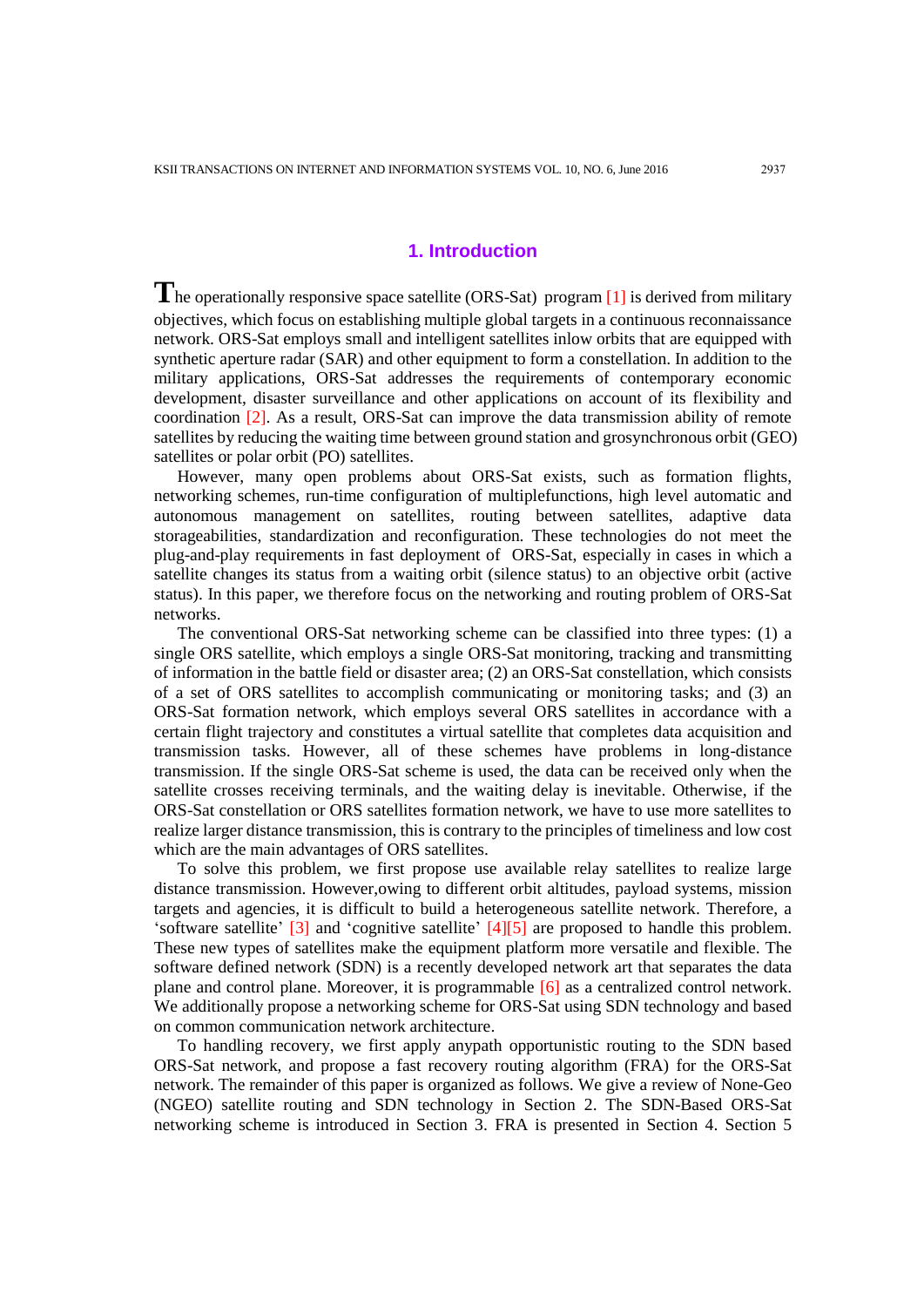outlines the results of our evaluation which show the benefits of our proposed routing method. Finally, our conclusions are presented in Section6.

# **2. Related Work**

## **2.1 NGEO Satellite Routing**

A significant amount of publised studies exist on routing for NGEO satellite constellations. A thorough review of the literature is beyond the scope of this paper. In terms of route design, the majority research concerns three aspects: load balancing, quality of service (QoS) and differentiated services (diffserv).

The following studies address load balancing.In [7], based on the utilization ratio of inter-satellite links (ISLs), priority-based adaptive routing (PAR) determines the next hop in shortest path set. In terms of fair traffic distribution among low earth orbit (LEO) constellations, a routing scheme based on explicit load balancing (ELB) [8][9] was proposed by Tarik et al. In ELB routing, when the primary shortest path experiences traffic congestion, the traffic is rerouted to the secondary path. In  $[10]$ , a load balancing mechanism based on a new congestion-prediction method is presented. The main concept of that method is that the satellite in a congested area should preliminarily inform the subsequent neighboring satellite. In [11], the authors focus on the congestion between interlayers of traffic. They propose an adequate method to avoid congestion.

In terms of QoS, the QoS guarantee is one target of the routing design in satellite networks, delays, bandwidths, capacities etc., which are all evaluation factors. In the hierarchical and distributed QoS routing protocol (HDRP) [12], the optimal route is determined to guarantee the requested bandwidth and minimized transmission delay. In Pradas and Vazquez-Castro[13], a NUM-based framework is developed to balance rate-delay performance for multicasting over an adaptive satellite network. The framework incorporates video delay requirements by solving a weighted sum utility maximization problem. In [14], a cross entropy ant routing system improves the convergence time.

With regard to diffserv, Karapantazis proposes a multiservice on-demand routing (MOR) [16] based on the LAOR [15] protocol. It provides service differentiation by using a modified route computation mechanism and different cost metrics for each traffic class, However, it only uses local traffic information, which may not reflect the entire traffic load distribution.

Overall, these protocols are based on conventional routing schemes, which are limited because their applications are characterized by intermittent connectivity and weak infrastructure. Opportunistic routing (OR) fundamentally differs from traditional routing because it enables a dynamic, on-the-fly any-path routing via opportunistic relay selection [17]. Anypath routing is an optimization based OR. The concept of anypath routing was first introduced by Dubios-Ferriere [18], and was subsequently studied in [19-22]. In anypath routing, the anycast link cost is considered. This is the cost of reaching the next-hop relay. The remaining path cost is likewise considered. This is the cost of traveling from the next-hop relay to the destination. This methodcan provide a more effectvie approch to choosing the relay nodes of OR. Thus, in our proposed routing method, we introduce the opportunistic routing idea to increase the probability of transmission success.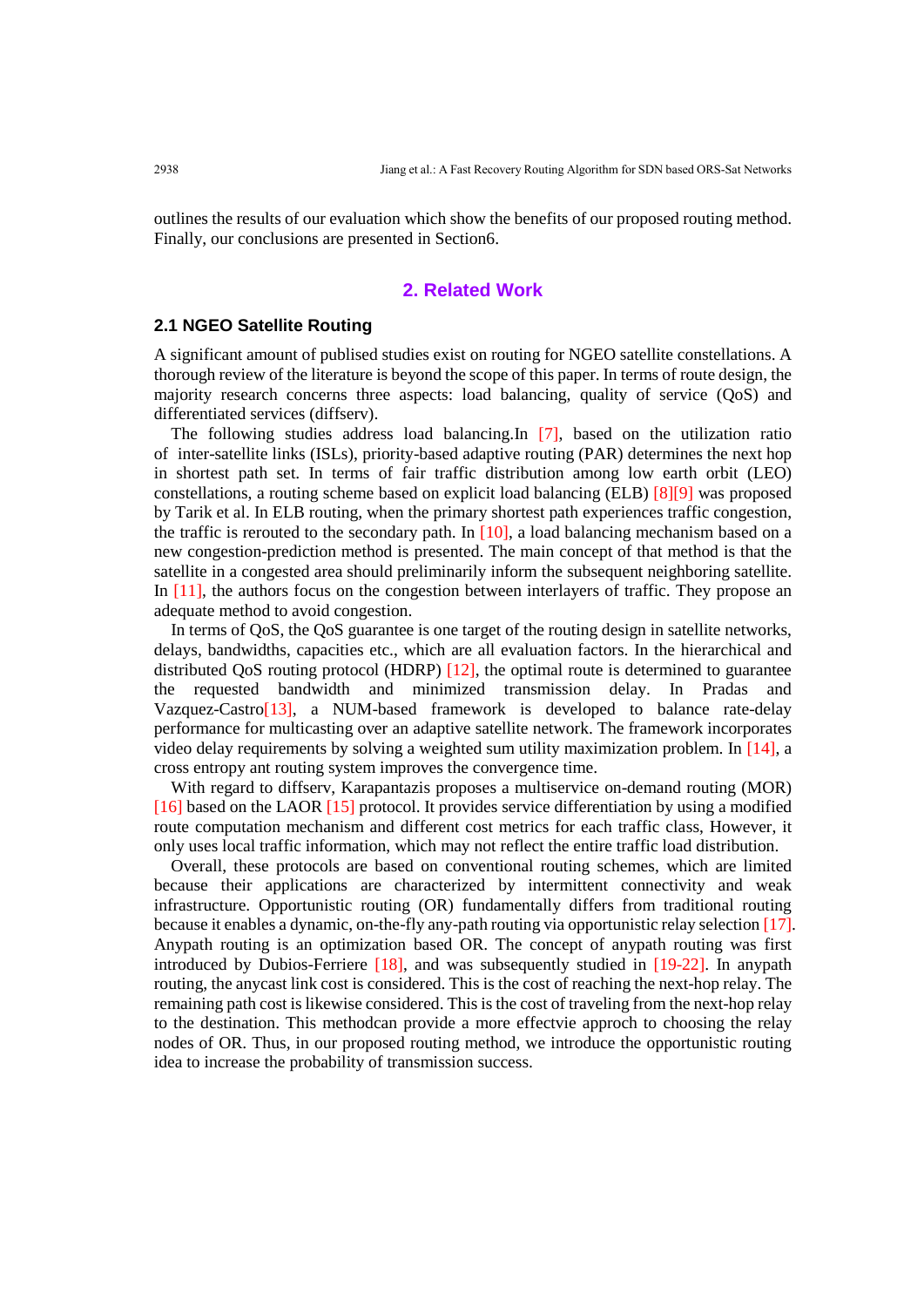# **2.2 SDN Technology**

Emerging mega trends in the information and communication technology domain require the computer network to adapt to changes without being signifivantly labor intensive in terms of hardware or software adjustments. Traditional network operations cannot be easily reprogrammed or re-tasked [23]. To solve this problem, SDN architecture includes decoupling the control and data planes of the network. It relies on a set of switches with the simplest functions, which forward packets according to rules. The rules are managed by a software-based controller [24]. SDN can provide the potential benefits of enhanced configuration and improved performance It encourages innovation in network architecture and operations.

The reference model of SDN consists of three layers, the infrastructure layer, control layer and application layer [25]. The infrastructure layer consists of switching devices. The majority of the tasks of these devices are used to collect network statuses, store and forward them to the controller, and process packets based on rules provided by the controller. The control layer bridges the application and infrastructure layers by a south-bound interface and north-bound interface. The control layer is used to maintain the network status and define the rules of the network. The application layer is designed to fulfill user requirements through the programmable platform provided by the control layer.

OpenFlow is proposed to standardize the communication between the infrastructure layer and control layer [26]. It consists of a flow table, secure channel and the OpenFlow protocol. In OpenFlow networks, all the logic is performed on a centralized system and switches handle the message using the flow table. A flow entry in the flow table consists of "a packet header", which defines the flow, "an action", which defines the process action of the packet, and statistics which track the number of packets.

## **3. SDN-based ORS Satellite Networking Scheme**

In this section, we propose the SDN-based networking scheme for ORS-Sat. We illustrate the difference between our model and the traditional SDN model. We then outline the ORS-Sat network structure.

## **3.1 Network Scheme Model**

In ORS satellite missions, to realize the wide-span data transmission, we utilize available satellites as relay nodes. In other words, by leveraging ground stations, the ORS-Sat can locate available satellites either on LEO、MEO or GEO to establish a new virtual satellite topology. When the user wants to activate ORS-Sat, the system determines the method of establishing the optimal network and quickly completes the access authentication. It can the choose the optimal transmission path.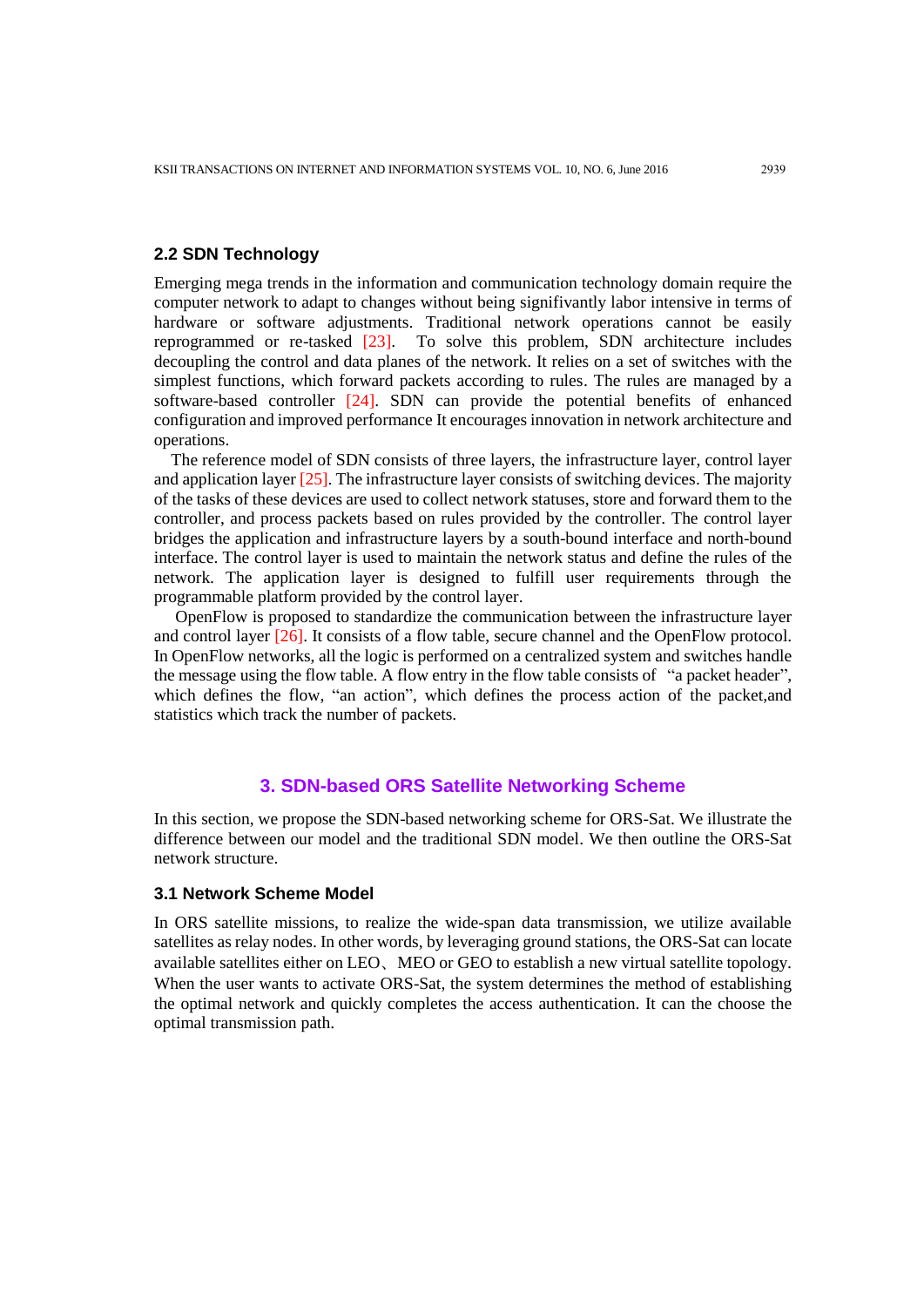

**Fig. 1.** SDOS: SDN based ORS-Sat Networking Scheme

**Fig. 1** shows the proposed SDN-based ORS-Sat networking scheme (SDOS). Lines of different colors signify different missions and solid lines signify data links. Supposing the satellite payload supports multiple network interfaces, and the communication devices of other satellites in this system are universal. The satellite can communicate with various existing networks. The ground transmission backbone network consists of L2 switches and L3 routers. All of these facilities support flow operation of OpenFlow. The mission control center (MOC) is mainly responsible for satellite observation tasks; ground stations are responsible for launching ORS-Sat and controlling the data transmission. To accept the task instructions and transmit task data, the ground stations are connected with a terrestrial backbone network.

#### **3.2 SDOS Reference model**

**Fig. 2** shows the proposed reference model and dataflow between the SDN facilities and existing satellites. Fig. 2(a) shows the reference model of SDOS. Fig. 2(b)  $[27]$  and Fig. 2(c)  $[28]$ depict the existing satellites reference model.In SDOS, we assume that all satellites support the OpenFlow protocol and transmit through the flow table. The line in Fig.2 shows the dataflow of SDOS.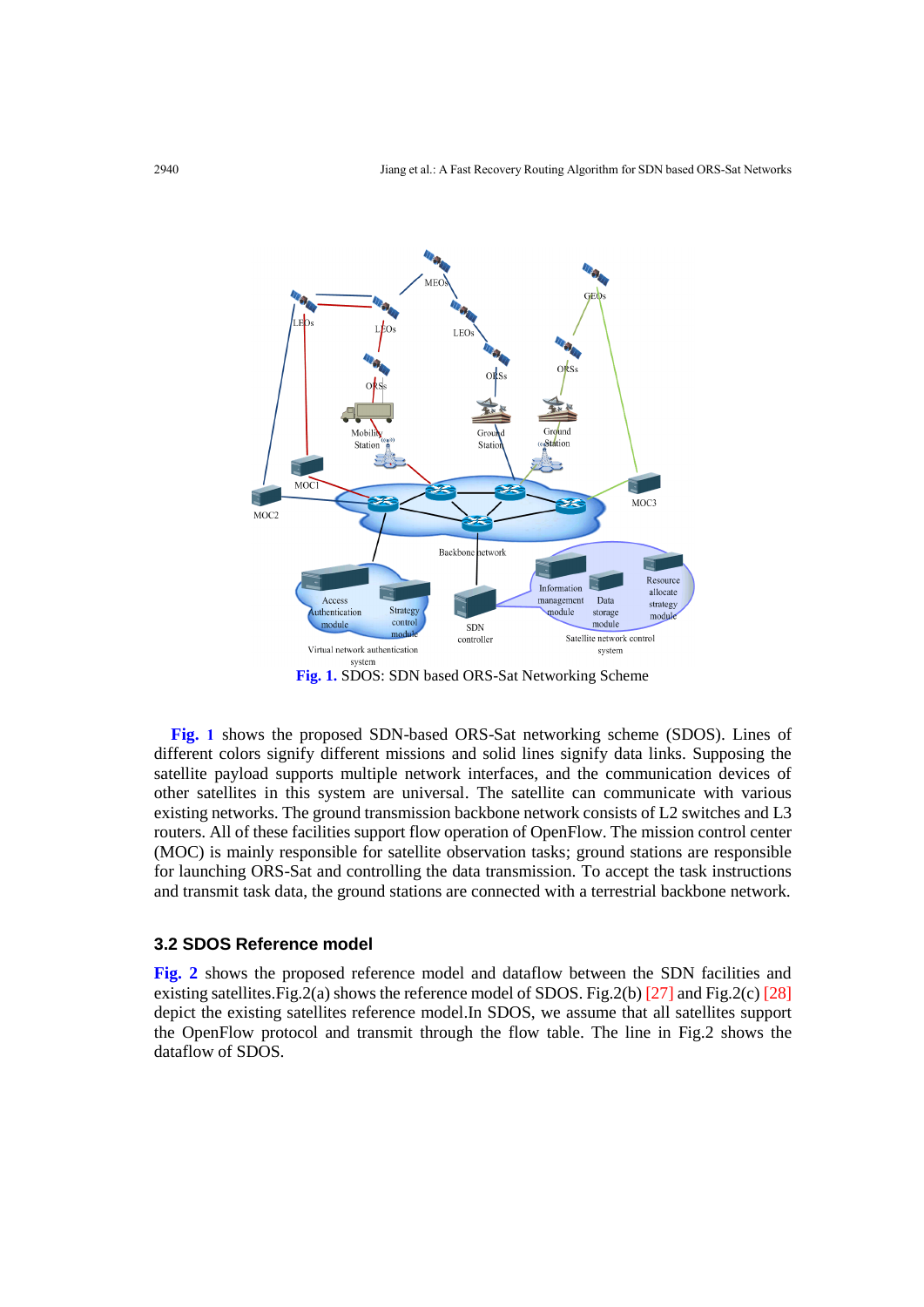

**Fig. 2.** Reference Model of SDOS

Unlike the conventional SDN network architecture,we introduce the inherent characteristics of the satellite network into SDOS, The control software in the control layer interacts with the SDN devices of the physical layer via OpenFlow.

The application layer provides network services for users, such as the satellite networking management protocol and data transmission protocol. The satellite networking management protocol is programmable. It can therefore monitor network traffic by using the network status provided by the control layer.

The control layer is used for maintaining the network status. It can interact with the physical layer via OpenFlow. The key function of OpenFlow is to manage data forwarding, which includes the flow table, secure channel and OpenFlow protocol. The flow table is used to store the forwarding rules. After the OpenFlow entity receives the data, it searches the flow table to find the matching forwarding information. Then, the controller decides how to forward the data based on this information. The secure channel is the interface connected to the OpenFlow switch and controller. The controller updates the flow table according to the OpenFlow protocol. Accordingly, the OpenFlow architecture enables centralized controlling of the network behaviors. The control layer extracts samples of the physical devices, while the application layer controls the network according to user' needs. These processes make network virtualization more convenient. Furthemore, FlowVisor realizes the virtualized network to enable the hardware to be shared by several logical components.

#### **4. Fast Recovery Routing Algorithm**

In this section, we introduce FRA. FRA can be divided into two stages: a centralized routing stage, and a fast recovery stage. Opportunistic routing is used in the latter stage to handle incidents, including node failures, which means that next-hop satellite shuts down, in congestion or during emergency task.

## **4.1 Centralized Routing Stage**

As in the conventional SDN network, the proposed network model is centrally operated. As discussed in [29], the minimal end-to-end delay of LEO-GEO system is 297ms, while that of the LEO-MEO system is 104ms. According to the real-time requirements of ORS tasks, we herein use only LEOs as the relay satellites. After receving the tasks set by MOC, the SDN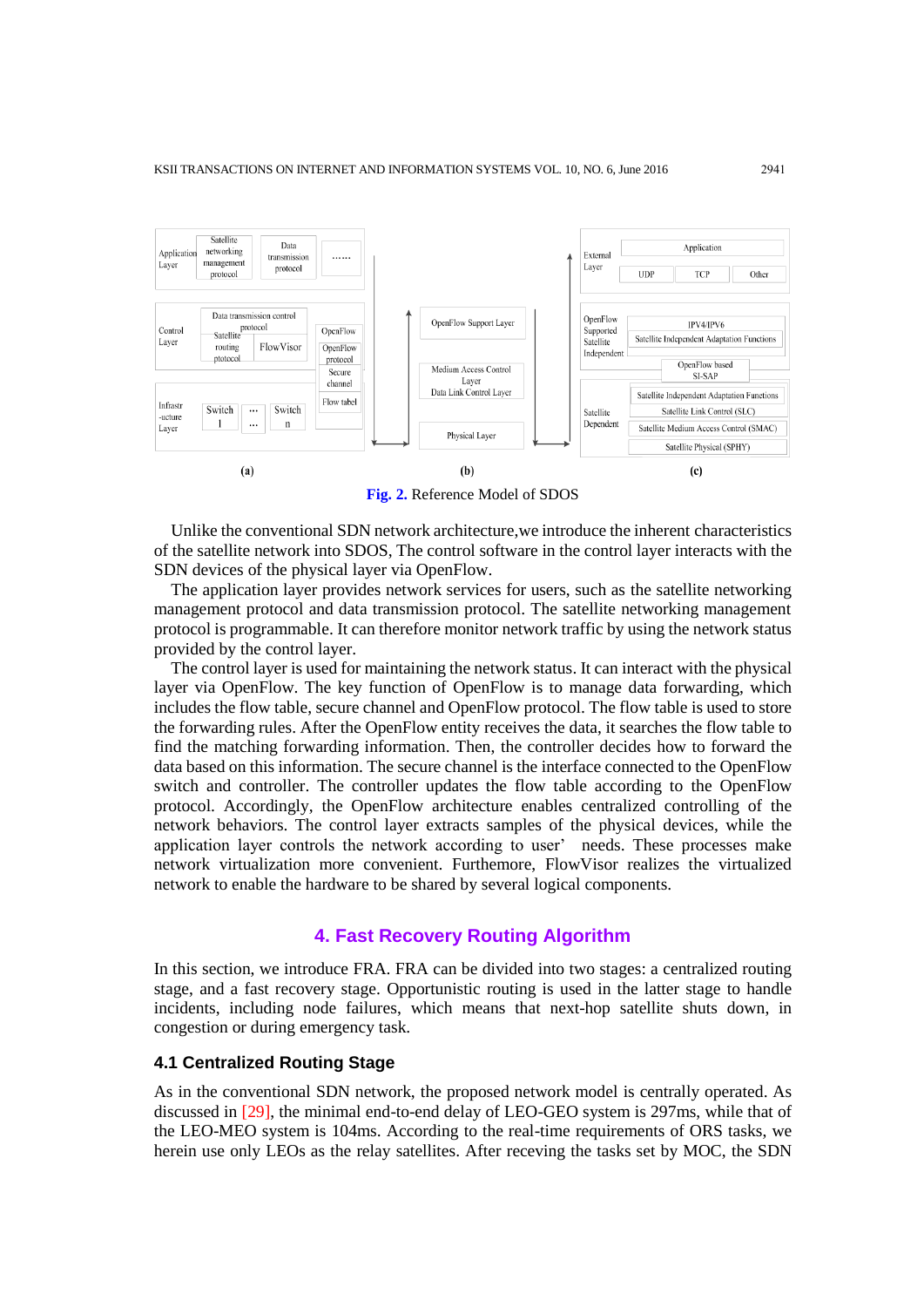controller determines the available LEO satellites as supplements of the ORS satellite constellation, It hence generates a new virtual satellite topologycollects the network status and initializes the flow table of each satellite. To decrease the load of the relay satellite and improve the performance, we transmit the data only through ORS satellites while the destination is covered in the ORS constellation.

Therefore, the most important task in the pre-computation procedure is to decide whether to use the relay constellation. Thus, when the task (time, data, source node (src), destination node (dst)) occurs, the SDN controller determines weather dst is in coverage with ORS satellites in slot t. The SDN controller computes the distance between src and dst. The distance between src and dst can be calculated as (1), where  $L_i(t) = (x_i(t), y_i(t))$  describes the location information of satellite i in time slot t.<br>  $dis = |L_{src}(\mathbf{t}) - L_{ds}(\mathbf{t})|$ 

$$
dis = |L_{src}(t) - L_{dst}(t)|
$$
  
=  $\sqrt{(x_{src}(t) - x_{dst}(t))^{2} + (y_{src}(t) - y_{dst}(t))^{2} + (z_{src}(t) - z_{dst}(t))^{2}}$  (1)

If dis is smaller than the ORS-Sat coverage, we then compute the centric routing in the ORS-Sat layer. If dst is out of coverage of the ORS-Sat system, we use the relay constellation to transmit the data.

Assuming the distance of link i in time slot t is denoted by  $dis<sub>li</sub>(t)$ , transmission delay  $d_{li}$ (t) can be calculated as:

$$
d_{li}(\mathbf{t}) = \frac{dis_{li}(\mathbf{t})}{C}
$$
 (2)

Where C denotes the speed of light. Then, path r between src and dst is composed of links  $\{l1, l2, l3 \cdots l$  n $\}$ , and the delay of path r is defined as  $d(r) = \sum_{li \in r} d_{li}(t)$ . We define R as the set of path r between src and dst.Then the shortest path in the ORS layer can be formulated as:

$$
d_{SP}(t) = \min_{r \in R} \sum_{li \in r} d_{li}(t) \tag{3}
$$

## **4.2 Fast Recovery Stage**

OpenFlow follows an on-demand approach; that is, flow entries are not proactively added in switches. When a data packet arrives at an OpenFlow switch and it does notmatch a flow entry, it requests a flow entry from the controller by sending a "packet in" message [30]. In ground network, this mechanism maybe possible; however, problems occur when it is used in satellite network. Considering the long-round trip delay between satellite with ground station, we can not ensure that the controller can update the network status in real time. Thus, in the proposed SDOS scheme, the controller periodically updates the information. However, in this way, the satellite can not get the real-time information. If we ask the controller to reroute the data every time the node fails or experiences congestion, a large processing delay will. We therefore reroute on-board, using distributed routing to determine the new path and update the flow table.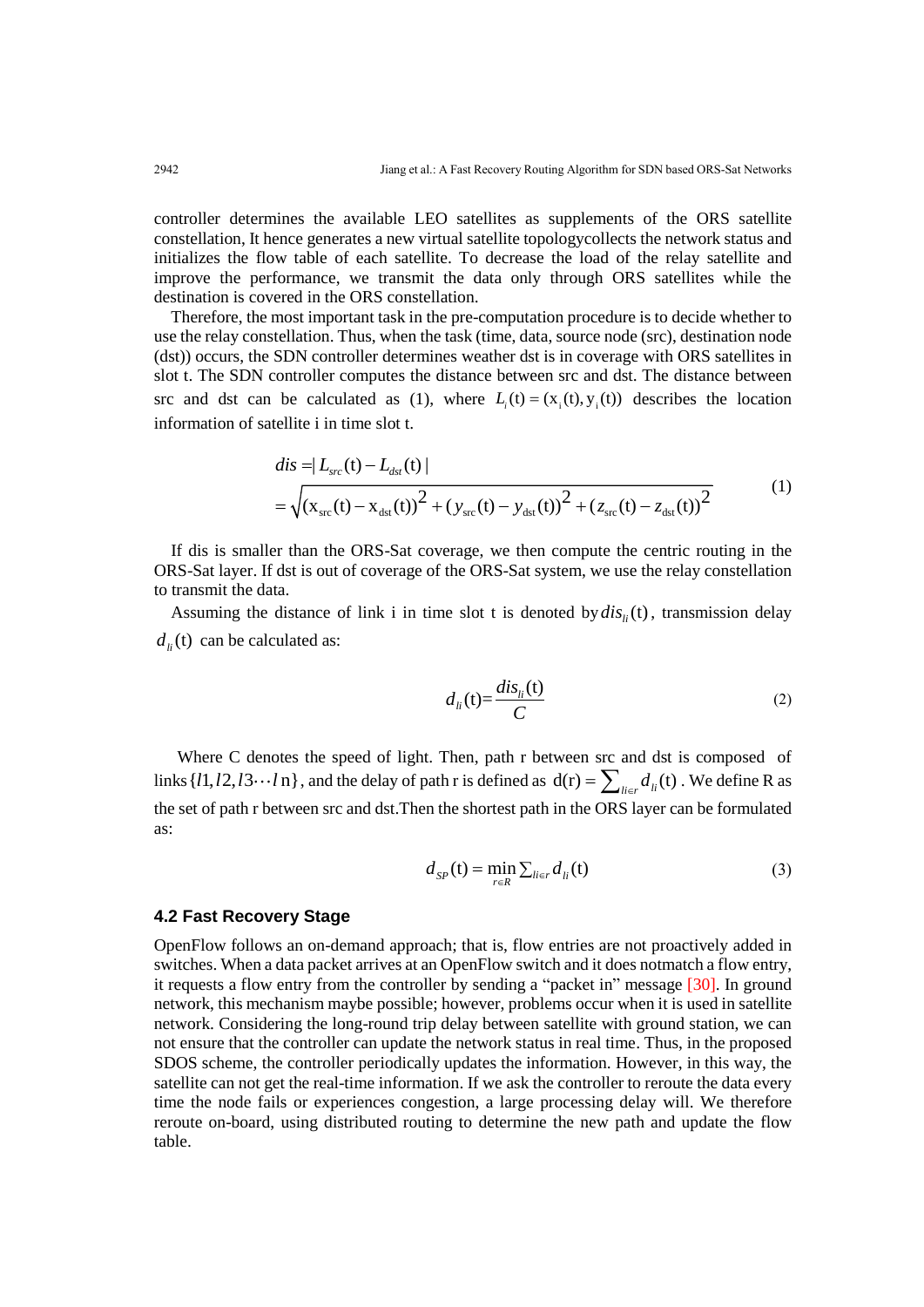In stage 1 of FRA, the routing path is stored in flow table. The SDN controller periodically calculates the path and uploads it to the satellites. This routing strategy is not sensitive to the node failure in each cycle. We thus use stage 2 as a recovery routing strategy to address this problem. When the node transmits the data, it first checks the flow table. If there is no record of this task, it asks the controller for the routing path. Otherwise, it sends a probe message to its neighbor. The reply message includes the neighbor node state information. The satellite transmits the data only if the reply message shows that the neighbor is in good status; otherwise, it begins the stage 2 to recover the path.

Compared to legacy routing, opportunistic routing selects the forwarder from a set of multiple receivers, which are typically known as a candidate relay set (CRS). This can significantly reduce the number of packet retransmissions caused by link failures. Thus, the concept of opportunistic routing can be prefectly applied to satellite networks. Anypath is always defined as the union of paths between two nodes [31]. Anypath routing is a generalization of single-path routing to solve the problem of finding optimal candidate relay sets and prioritize the candidate relays. Existing anypath routings always use packet loss to calculate the ETX, EAX, or EATT, which do not account for the cross-layer context of the link. On the other hand, side loading of the satellite network causes the hot spot problems. Thus, use of proper load balancing is a key factor in guaranteeing QoS. Accordingly, we propose penalty-based anypath routing in the LEO satellites layer.

In our proposed routing algorithm, we use two procedures to assist the nodes in determining which of its neighbors should be candidate relay nodes.

(1) Candidate relays filtering

The neighbor of the LEO satellite must satisfy:

$$
dis_{ij}(t) < \min(d_{\text{horizon}}, d_{\text{max}}) \tag{4}
$$

Assuming that i and j are neighbors,  $dis_{ij}$  is the distance between i and j in time slot t,  $d_{max}$  is the maximum transmission distance of satellite i, and  $d_{max}$  is related to the maximum transmit power and free space signal propagation.  $d_{horizon}$  is the maximum vision distance of link ij, it can be formulated as (5), where r is the earth radius and h is the height of the satellite.

$$
d_{\text{horizon}} \le 2\sqrt{(r+h)^2 - r^2} \tag{5}
$$

To improve the efficiency of our routing scheme, we do not choose allneighbors as the relay satellites. Thus, after finding the neighbors, we filter the relay satellites.In a long-rang communication network, transmitting the data orientation to the destination will make the routing scheme more efficient.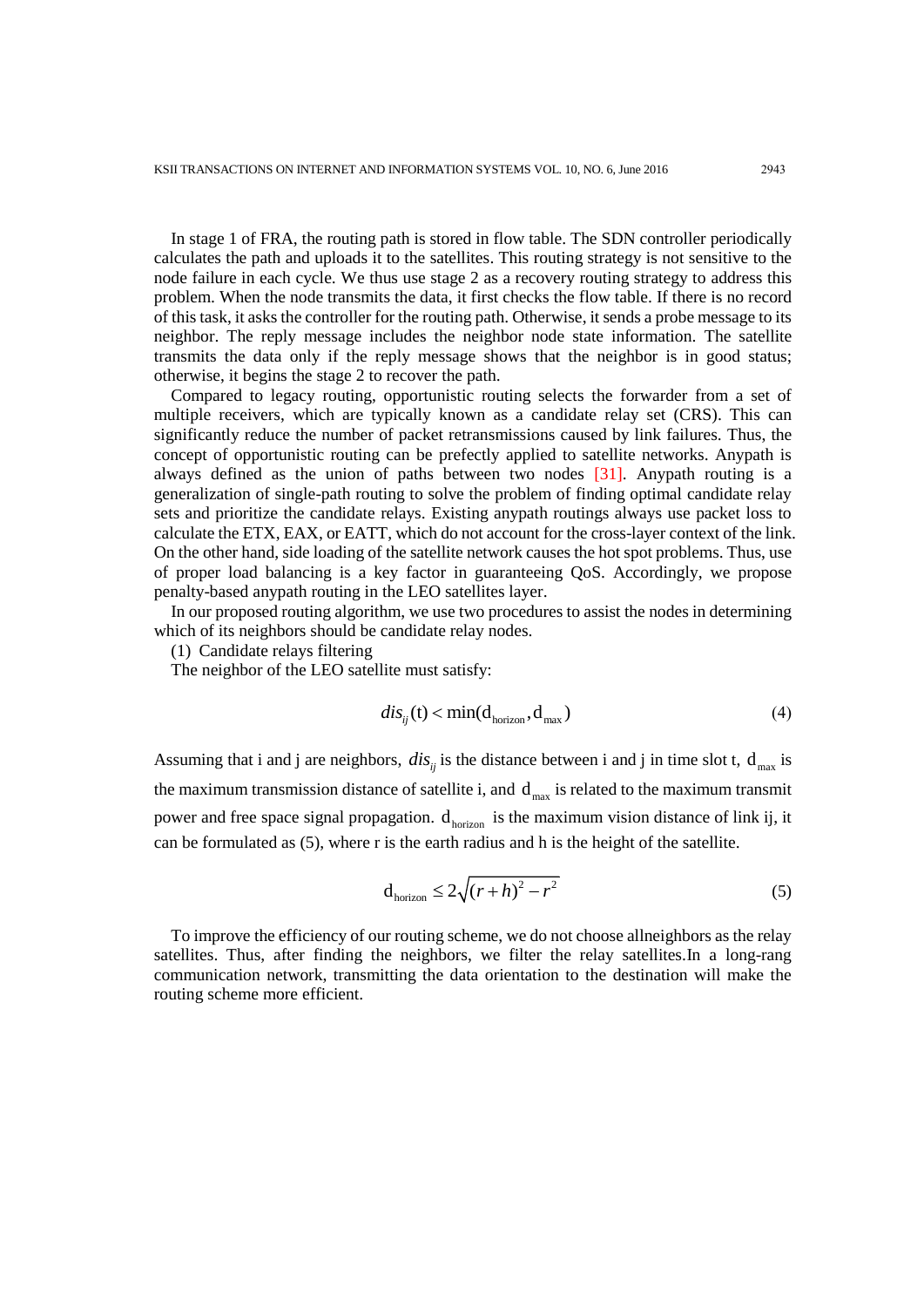

**Fig. 3.** Relay Satellite Filtering

As shown in Fig.3, if the node i is the source satellite, and node j is the destination satellite, the relay satellites of i should on the right hand of the solid line, we use the longitude as the constraint, the longitude of relay satellites should satisfied:  $lon_{src}$  <  $lon_{relay}$  <  $lon_{dst}$ .

(2) The calculation of the anypath link cost

In time slot t, the transmission delay of link ij can be formulated as (6), where LS denotes the light speed and the node queuing delay has a significant influence on the transmission. We assume that the input and output traffic rates constant over a short period of time. Let  $Q_i(t)$ denote the total length of the occupancy of the queue of satellite vi at time t. In addition, Pavg is the average packet size The routing table is updated every  $\theta$  time intervals. Thus, when time  $t + \Delta t$ , C denotes the ISL capacity, and the node predicted value of the queuing delay in time  $t + \Delta t$  can be formulated as(7).

$$
d_{ij}(t) = \frac{dis_{ij}(t)}{LS}
$$
 (6)

$$
d_p(t+\Delta t) = \frac{Q_i(t) - \frac{\Delta t^* P_{avg}}{I - O}}{C}
$$
(7)

Where I is the total input traffic rates and O is the total output traffic rates at a given satellite. The total delay of time t can be formulated as:

$$
d_{total}(\mathbf{t}) = d_{li}(\mathbf{t}) + \mathbf{d}_{p}(\mathbf{t})
$$
\n(8)

On the other hand, the average bit error rate (BER) is a very strong indicator of how often the data units must be retransmitted on account of transmission error [32]. The BER for the QPSK signal is given as (9) [33]:

$$
BER(t) = \frac{1}{2} erfc(\sqrt{\frac{E_b}{N_0}}(t))
$$
\n(9)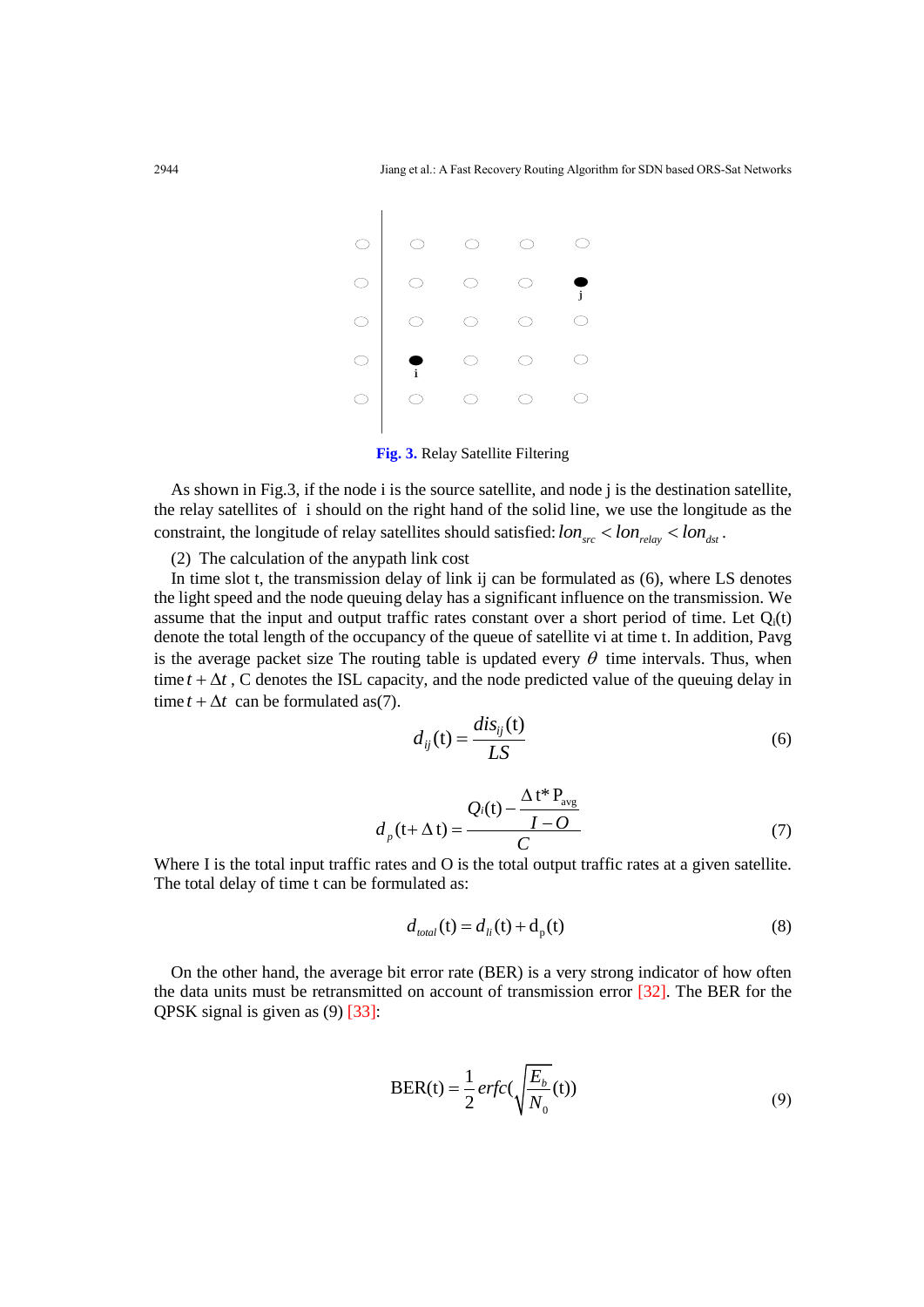As in (9), the bit energy per noise density  $\mathbf{0}$  $E_{\scriptscriptstyle b}$ *N* is related to the signal to noise ratio SNR as

$$
\frac{E_b}{N_o} = SNR \times \frac{B}{R_b},
$$

where B is the bandwidth and  $R_b$  is the bit rate. SNR is calculated as:

$$
SNR = \{EIRP + G/T - FSL - Noise - Fading\}
$$
 (10)

where EIRP is the equivalent isotropic radiated power, G denotes the receiver gain, T is the temperature, FSL is the free space loss, Noise denotes the power of noise and Fading is a fading characteristic in the fading model.

To balance the load of the satellite network, we define a penalty function to increase the cost value of the nodes located in a hot spot region. Assume that the hot-spot region is range from  $X^{\circ}E - Y^{\circ}E$ , where the centric latitude is  $Z^{\circ}N$ .

We define the penalty function as:

$$
pf(t) = e^{-\frac{\sqrt{(\text{lat}_v - Z)^2 + (\text{lon}_v - (X + Y)/2)^2}}{90}}
$$
\n(11)

Node v is closer to the hot spot region; therefore, the value of  $pf(t)$  is higher. Thus, the link cost matric can be formulated as:

$$
cost_{ij}(t) = pf(t)(\alpha \times d_{total}(t) + \beta \times BER(t))
$$
\n(12)

We define the expected number of tranmissions (ETX) metric  $c_{ij}(t)$  to represent the expected number of tranmission necessary for a packet sent by i to be successfully recevied by j in J. It can be formulated as:

$$
c_{ij}(t) = f(v_i(t), v_j(t)) = \left(\frac{\frac{1}{\text{cost}_{ij}(t)} p_{ij}(t)}{\sum_{j \in J} \frac{1}{\text{cost}_{ij}(t)} p_{ij}(t)}\right)^{-1}
$$
(13)

In (13),  $p_{ij}(t)$  is the delivery ratio of link ij. The anypath cost can be calculated as:  $C_i = min_{J \subset N(i)} (c_{iJ} + C_J)$ , which is composed of the hyperlink cost  $c_{iJ}$  from i to J and the remaining any path cost  $C_j$  from J to the destination,  $c_{ij} = (1 - \prod (1 - c_{ij}))$  $\mathbf{r}_{ij} = (1 - \prod_{i} (1 - \mathbf{c}_{ij}))^{-1}$ *j J c* i∈  $= (1 - \prod (1 - c_{ij}))^{-1}$ . The remaining anypath cost  $C_j$  is defined as a weighted average of the costs of the nodes in the forwarding set  $C_j = \sum_{j \in J} \omega_j C_j$  $C_i = \sum_{i} \omega_i C_i$  $=\sum_{j\in J}\omega_{ij}C_j$  where  $\omega_{ij}$  is the probability of node j being the relaying node of node i in J.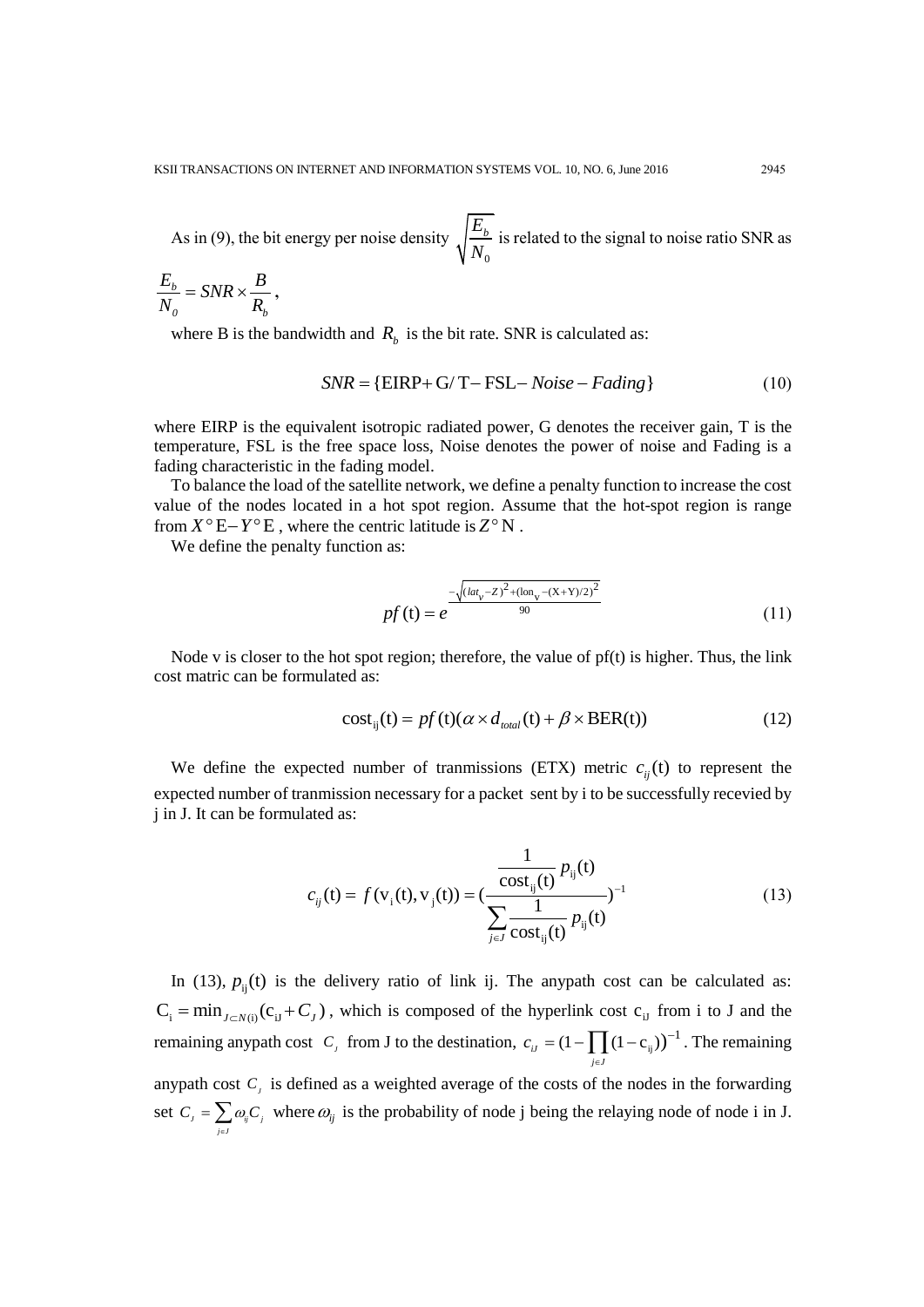The FAR algorithm can operate in a distributed setting, in which nodes asynchronously recompute their costs and advertise them to their neighbors.

(3) Shortest Anypath Extraction

We use the shortest anypath extraction (SAE) algorithm to find the shortest anypath. Given graph G(V,E), the SAE algorithm calculates the shortest anypath from all nodes to a destination, d. For each node  $i \in V$ , we retain Ci as the anypath cost and Fi as the forwarding set. Fi stores the set of relays used as the next hop. Data structure S is used to store the set of nodes for which we already have the shortest anypath, while Q is a priority queue, which is used to store each node  $i \in V - S$  for which we still do not have a shortest anypath. Furthermore,  $Q$  is keyed by  $C_i$ .

> **Shortest Anypath Extract algorithm** Input: graph G(V,E), destination d Output: an any path from each node to destination d for each node i in V do  $\overline{1}$  $\overline{2}$  $C_i \leftarrow \infty$  $\overline{\mathbf{3}}$  $F_i \leftarrow \phi$  $\overline{4}$  $C_d \leftarrow 0$  $\overline{5}$  $S \leftarrow \phi$  $\overline{6}$  $Q \leftarrow V$  $\overline{7}$ End for 8 while  $Q \neq \phi$  do  $\overline{9}$  $j \leftarrow$  Filtering - Min(Q)  $10\,$  $S \leftarrow S \cup \{i\}$  $11$ for each incoming link ij in E do 12  $J \leftarrow F_i \cup \{j\}$ 13 if  $C_i > C_i$ 14 then  $C_i = C_U + C_J$ 15  $F_i \leftarrow J$ 16 End if 17 End for 18 End while **Fig. 4.** Shortest Anypath Extraction Algorithm

As shown in Fig.4, the SAE algorithm first initializes the network status and sets the cost of destination d as 0. For the initial step of this algorithm, we have no shortest anypath for any node. Therefore, S is empty, while Q equals V. While Q is not empty, we use a Filtering-Min(O) procedure to filter the candidate relay set and find the minimum cost node, j. SA is composed of N iterations, where N is the number of V. Assuming that the cost of each node in each iteration is a Fibonacci heap, the Filtering-Min(Q) procedure takes O(logV), with the total aggregated time of O(VlogV). In the SAE algorithm, we use the 'for' loop of lines 11 to 17 to update the any path cost, which takes  $O(E)$  aggregated time. Thus, the total complexity of SAE is O(VlogV+E), which is the same as Dijkstra's algorithm. In the centralized routing stage of FRA, Dijkstra's algorithm is used to calculate the lowest cost path. Accordingly, FRA fully employs O(VlogV+E).

#### **5. Simulation Results**

For the performance evaluation of FRA, the existing satellite component of the network simulator (ns-2) was expanded. Two centralized routings based on Dijkstra's shortest path algorithm and two on-demand routings were tested, all of which are suitable for realistic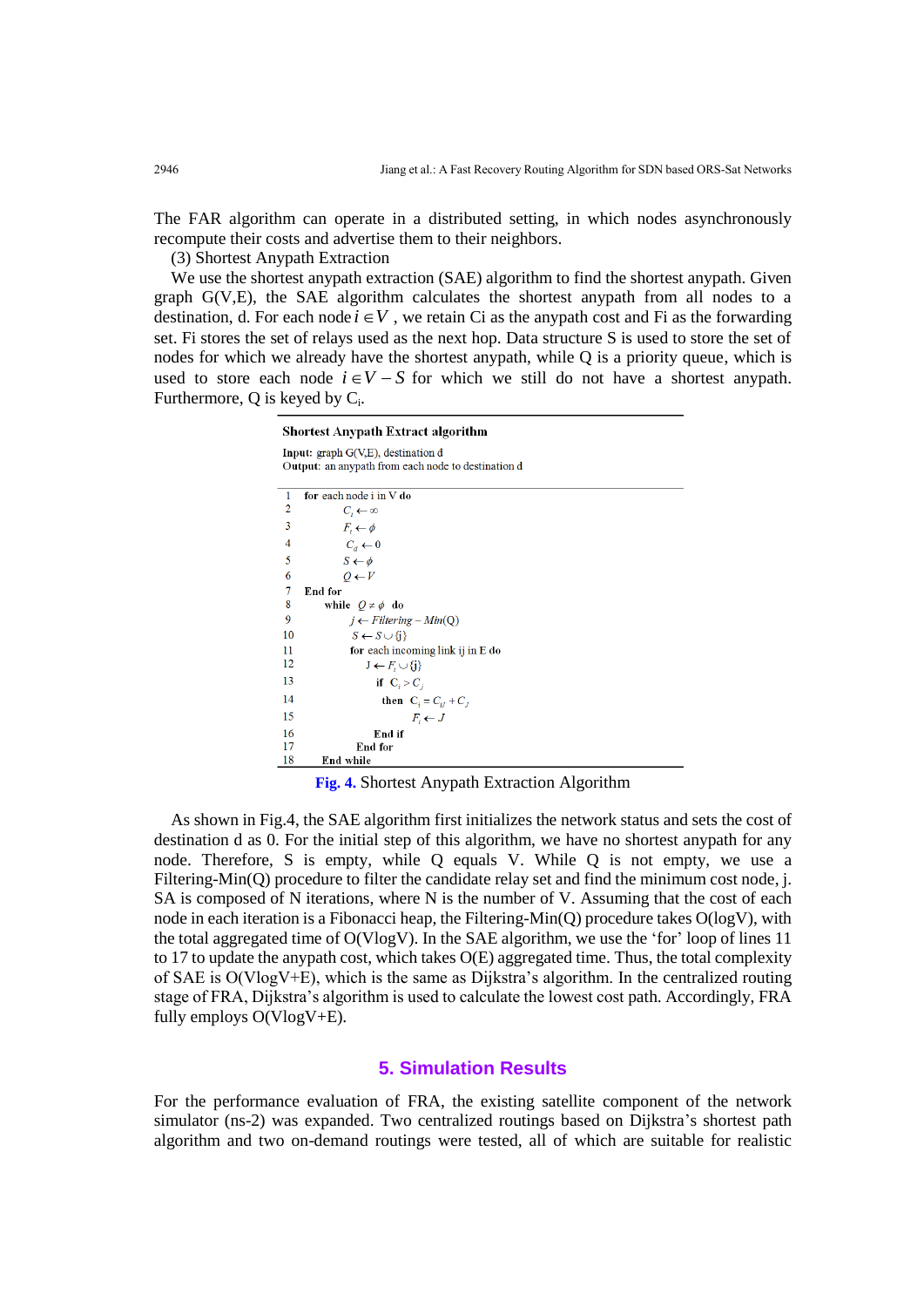satellite systems. The first centralized routing (DSP-PD) only considered the propagation delay, while the second one (DSP-PQ) was based on the sum of propagation delay and queuing delay. We used a hot spot scenario described in [34], which is based on web servers. The simulation parameters are given in **Table 1.**

| <b>Parameter</b>      | Value                |
|-----------------------|----------------------|
| ORS altitude          | 500 km               |
| ORS inclination (deg) | 40.5                 |
| ORS number            | 4                    |
| LEO altitude          | 780 km               |
| LEO planes            | 6                    |
| LEO per plane         | 11                   |
| LEO inclination (deg) | 86.4                 |
| Up/downlink bandwidth | $15$ Mb/s            |
| ISLs per LEO          | 4                    |
| <b>ISL</b> bandwidth  | $10$ Mb/s            |
| Packet size           | 1,500 bytes          |
| Simulation duration   | $10,000 \text{ sec}$ |

**Table 1.** Applications in Each Class

**Fig. 5** shows the results of the comparison in mean end-to-end delay of the proposed routing FRA with DSP-PD and DSP-PQ. To simulate our proposed method, we tested three methods for ten times, and obtained the mean test value. In this comparison, the average flow rate varied from 200 to 1,200 kb/s, and the routing table update time was 10 s. AlthoughDSP-PQ, which takes accounted for both the queuing delay and propagation delay, outperformed the DSP-PD, the simulation results show a minimal difference between them.

For central routing, all communication between a pair of satellites was transmitted through the same path until the routing table was update, thereby making the path congested. However, as evident from the results shown in the figure, while the performances of DSP-PD and DSP-PQ worsened as the average flow rates increased, the performance of the proposed routing method maintained its effectiveness. These striking results are ascribed to the ability of the proposed method to capture the network state. Owing to the distributed aproach of FRA, each node could locally calculate the real-time routing cost and return to the resource node.

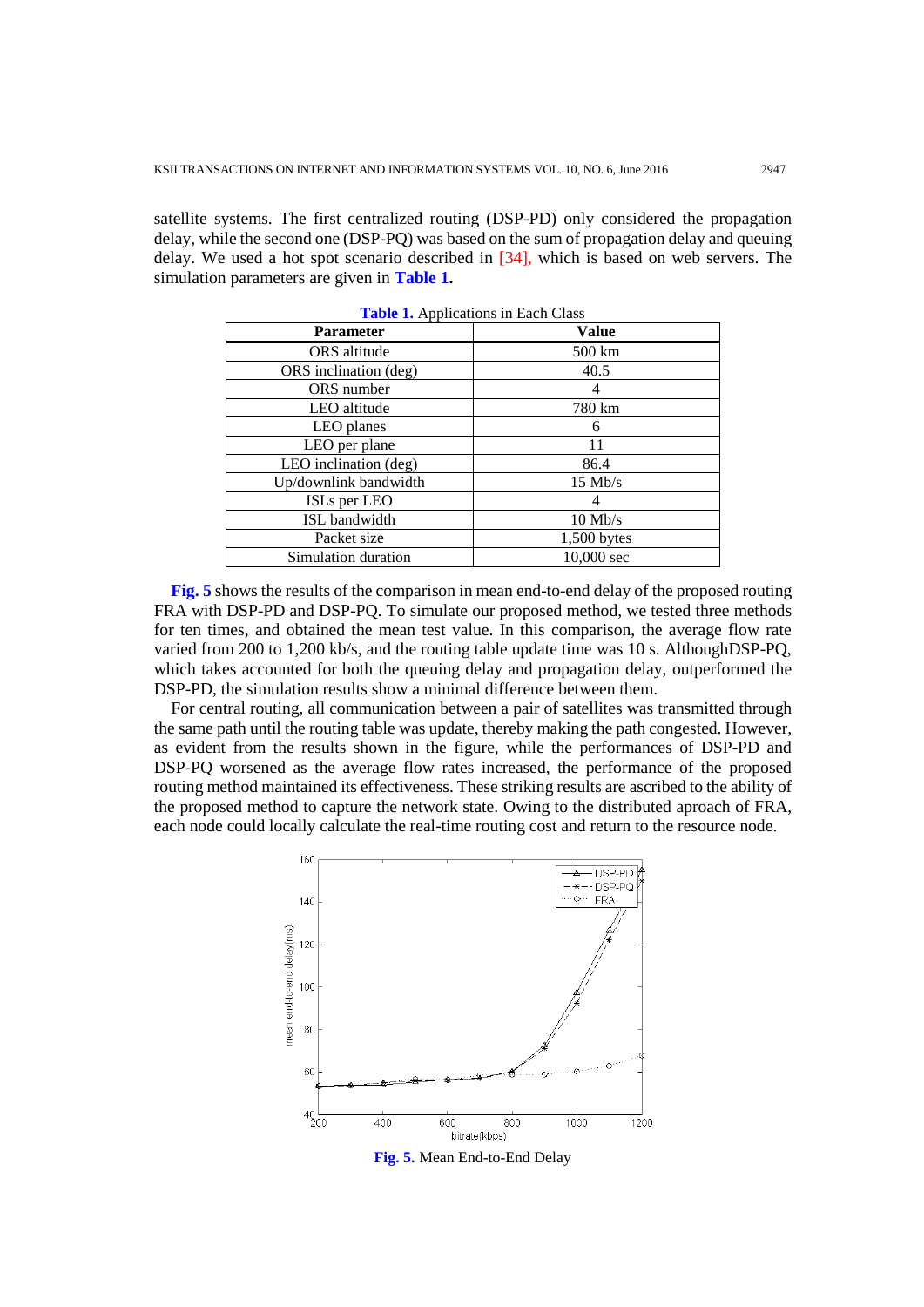The mean delay jitter is defined as the variability of packet latency over time, **Fig. 6** illustrates the mean delay jitter results with regard to successfully transmitted packets under increasing bitrates. From **Fig. 6**, it is clear that FRA performs better than centralized routing. The centralized routing must reflect the link cost until the routing table update. On the contrary, FRA iteratively computes the anypath cost after routing the request, and the remaining path cost is based on the neighbor anypath cost. Nevertheless, the penalty function decreases the probability of congestion. Therefore, FRAis more effective at responding to the change in network status.



By using the simulation results shows in **Fig. 7**, we verify the packet drop rate in FRA by comparing it to DSP-PD and DSP-PQ. It is evident that the packet drop ratio in our proposed routing method is drastically lower than that of the general model when the average bitrate increases. This is because account for the traffic distribution to avoid traffic congestion when the task occurs the hot spot area. Compared to the link costs of DSP-PD and DSP-PQ, we not only consider the propagation delay and queuing delay, but we also use BER to calculate the link cost. In the path selection process, the remaining path cost is one of the key factors of the better FRA performance.

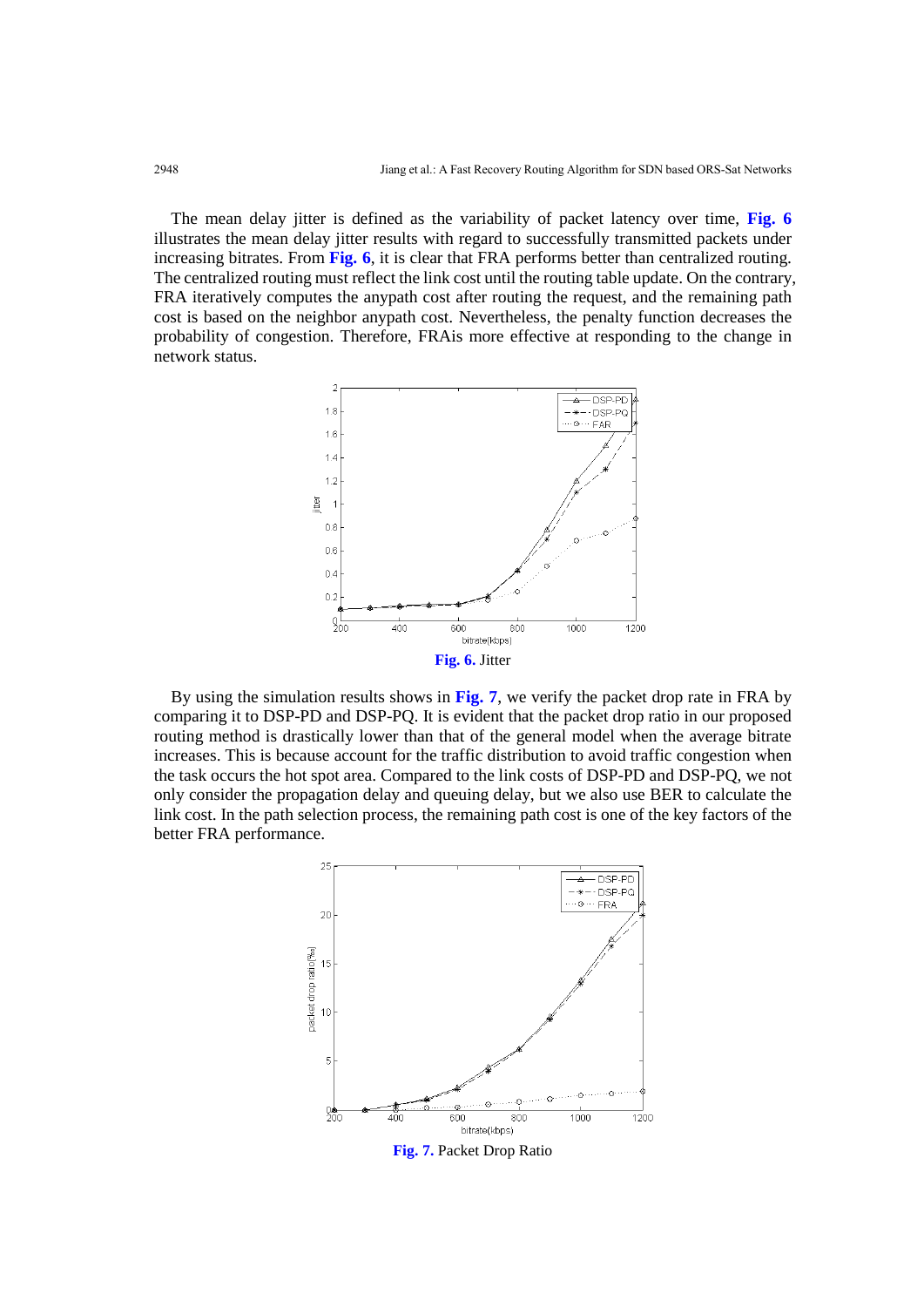# **6. Conclusion**

ORS is an important part of research and development in the aerospace technology. To implement long range transmission, we proposed in this paper an SDN-based ORS network scheme. Based on this scheme, we introduced opportunistic routing in a satellite system, and proposed FRA. Our method uses distributed routing as a supplement to SDN-based centralized routing. In the rerouting process, FRA considers the link state of the network, and uses traffic distribution technology to avoid congestion in the hot spot region of the satellite system. To increase the transmission success rate, FRA calculates both ETX between the source node to neighbors and between the neighbors to the destination node. We evaluated our routing scheme with computer simulations and confirmed the effective reduction in end-to-end delay, jitter and packet drop ratio.

#### **References**

- [1] "Plan for Operationally Responsive Space," *A Report to Congressional Defense Committees*, *National Security Space Office*. [Online]. Available: http://www.airforcemag.com/SiteCollection-Documents/Reports/2007/August/Day21/DOD\_ORS%20plan0417.pdf.
- [2] Anil V. Rao, Arthur W.Scherich, Skylar Cox and et.al., "A Concept for Operationally Responsive Space Mission Planning Using Aeroassisted Orbital Transfer," in *Proc. of AIAA 6th Responsive Space Conference*, pp.1-10, April 28-May 1, 2008.
- [3] Xiao-Niu Yang, Jian-Liang Xu and Cai-Yi Lou, "Software-Defined Satellite: A New Concept for Space Information System," in *Proc. of IEEE 2nd International Conference on Instrumentation, Measurement, Computer, Communication and Control (IMCCC)*, Harbin, China, pp.586-589, December 8-10. 2012. [Article \(CrossRef Link\).](http://dx.doi.org/10.1109/imccc.2012.144)
- [4] E. Biglieri, "An Overview of Cognitive Radio for Satellite Communications," in *Proc. of IEEE 1st AESS European Conference on Satellite Telecommunications (ESTEL),* pp.1-3, October 1-2, 2012. [Article \(CrossRef Link\).](http://dx.doi.org/10.1109/estel.2012.6400078)
- [5] S. Kandeepan, L. De Nardis, M. Di Benedetto, et. al., "Cognitive Satellite Terrestrial Radios," in *Proc. of IEEE Global Telecommunications Conference (GLOBECOM)*, pp. 1-6, December 6-10, 2010. [Article \(CrossRef Link\).](http://dx.doi.org/10.1109/glocom.2010.5683428)
- [6] "Software-Defined Networking: The New Norm for Network," White Paper, Open Networking Foundation (ONF), Apr. 2012. [Online]. Avaliable: <http://www.opennetworking.org/images/> stories /downloads /white-papers/wp-sdn-newnorm.pdf
- [7] Korcak O, Alagoz F, Jamalipour A., "Priority-Based adaptive routing in NGEO satellite networks," *Journal of Communication System*, vol. 20, no. 3, pp. 313-333, March, 2007. Article [\(CrossRef Link\).](http://dx.doi.org/10.1002/dac.823)
- [8] T. Taleb, D.Mashimo, A. Jamalipour, K. Hashimoto, Y.Nemoto, and N. Kao, "ELB: An explict load balancing routing protocol for multi-hop NGEO satellite constellations," in *Proc. of IEEE GLOBECOM*, November 27- December 1, pp.1-5, 2006. [Article \(CrossRef Link\).](http://dx.doi.org/10.1109/glocom.2006.523)
- [9] T. Taleb, D. Mashimo, A. Jamalipour, N.Kato and Y. Nemoto, "Explicit load balancing technique for NGEO satellite IP networks with on-bard processing capabilities," *IEEE/ACM Transactions on Networking*, vol.17, no.1, pp.281-293, February, 2009. [Article \(CrossRef Link\).](http://dx.doi.org/10.1109/tnet.2008.918084)
- [10] H.Nishiyama, D. Kudoh, N.Kato, and N.Kadowaki, "Load balancing and QoS provisioning based on congestion prediction for GEO/LEO hybrid satellite networks," in *Proc. of the IEEE*, vol. 99, no.11, pp. 1998-2007, November, 2011. [Article \(CrossRef Link\).](http://dx.doi.org/10.1109/jproc.2011.2157885)
- [11] Kawamoto, Y., Nishiyama, H., Kato, N., Kadowaki, N., "A Traffic Distribution Technique to Minimize Packet Delivery Delay in Multilayered Satellite Networks," *IEEE Transactions on Vehicular Technology*, Vol. 62, Issue. 7, pp. 3315-3324, September, 2013. [Article \(CrossRef Link\).](http://dx.doi.org/10.1109/tvt.2013.2256812)
- [12] Y. Zhou, F.Sun and B. Zhang, "A novel QoS routing protocol for LEO and MEO satellite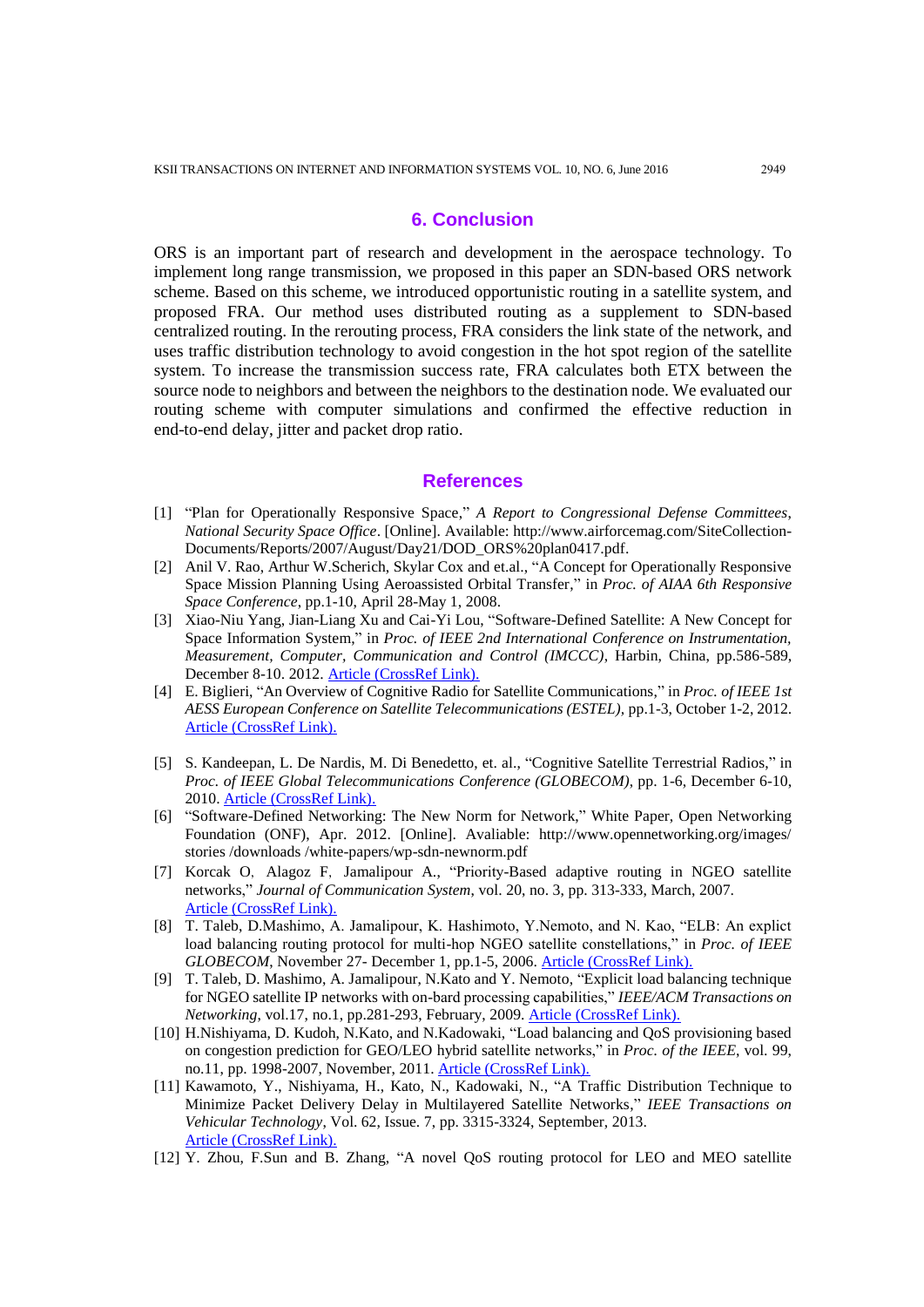networks," *International Journal of Satellite Communications & Networking*, vol. 25, no. 6, pp. 603-617, September, 2007. [Article \(CrossRef Link\).](http://dx.doi.org/10.1002/sat.892)

- [13] D. Pradas and M. A. Vazquez-Castro, "NUM-based fair rate-delay balancing for layered video multicasting over adaptive satellite networks," *IEEE Journal on Selected Areas in Communications*, vol. 29, no. 5, pp.969-978, May, 2011. [Article \(CrossRef Link\).](http://dx.doi.org/10.1109/jsac.2011.110507)
- [14] J. Cao and M. Stefanovic, "Cross entropy accelerated ant routing in satellite networks," in *Proc. of American Control Conference*, June 30- July 2, pp.5080 -5087, 2010. [Article \(CrossRef Link\).](http://dx.doi.org/10.1109/acc.2010.5530698)
- [15] E. Papapetrou, S. Karapantazis and F. N. Pavlidou, "Distributed on-demand routing for leo satellite systems," *Computer Networks*, vol. 51, no. 15, pp.4356 -4376, October, 2007. [Article \(CrossRef Link\).](http://dx.doi.org/10.1016/j.comnet.2007.05.008)
- [16] S. Karapantazis, E. Papapetrou, and F.-N. Pavlidou, "Multiservice On-Demand Routing in LEO Satellite Networks," *IEEE Transactions on Wireless Communications*, Vol. 8, No. 1, pp. 107-112, February, 2009. [Article \(CrossRef Link\).](http://dx.doi.org/10.1109/twc.2009.080334)
- [17] Chakchouk, N., "A survey on opportunistic routing in wireless communication networks," *IEEE Communications Surveys & Tutorials*, in press. [Article \(CrossRef Link\).](http://dx.doi.org/10.1109/comst.2015.2411335)
- [18] H.Dubois-Ferriere, "Anypath Routing," *PhD dissertation*, Ecole Poly-technique Federale de Lausanne, Nov. 2006.
- [19] H. Dubois-Ferriere, M. Grossglauser and M. Vetterli, "Valuable detours: Least-cost anypath routing," *IEEE/ACM Transactions on Networking*, vol. 19, no. 2, pp.333 -346, September, 2011. [Article \(CrossRef Link\).](http://dx.doi.org/10.1109/tnet.2010.2070844)
- [20] R. Laufer, H. Dubois-Ferriè,re and L. Kleinrock, "Multirate Anypath Routing in Wireless Mesh Networks," in *Proc. of IEEE INFOCOM*, pp. 37-45, April 19-25, 2009. [Article \(CrossRef Link\).](http://dx.doi.org/10.1109/infcom.2009.5061904)
- [21] Ming Che Chen, Hui Tang Lin, "End-to-end Delay Performanece Analysis of Anypath Routing over wireless mesh networks," in *Proc. of 2014 Tenth International Conference on Intelligent Information Hiding and Multimedia Signal Processing (IIH-MSP)*, pp.739-743, August 27-29, 2014. [Article \(CrossRef Link\).](http://dx.doi.org/10.1109/iih-msp.2014.189)
- [22] X. Fang, D. Yang and G. Xue, "MAP: multi-constrained anypath routing in wireless mesh networks," *IEEE Transactions on Mobile Computing*, vol. 12, no. 10, pp. 1893-1906, July, 2013. [Article \(CrossRef Link\).](http://dx.doi.org/10.1109/tmc.2012.158)
- [23] K. Bakshi, "Consideration for software defined networking (SDN): Approaches and use cases," in *Proc. of IEEE Aerospace Conference*, pp. 1-9, March2-9, 2013. Article [\(CrossRef Link\).](http://dx.doi.org/10.1109/aero.2013.6496914)
- [24] A. Lara, A. Kolasani and B. Ramamurthy, "Network innovation using OpenFlow: A survey," *IEEE Communications Survey & Tutorial*, vol.16, no.1, pp. 493 -512, August, 2014. [Article \(CrossRef Link\).](http://dx.doi.org/10.1109/surv.2013.081313.00105)
- [25] S. Sezer, S. Scott-Hayward, P.K. Chouhan, B. Fraser, D. Lake, J. Finnegan, N. Viljoen, M. Miller and N. Rao, "Are we ready for SDN? Implementation challenges for software-defined networks," *IEEE Communications Magazine*, vol. 51, no. 7, July, 2013. [Article \(CrossRef Link\).](http://dx.doi.org/10.1109/mcom.2013.6553676)
- [26] N. McKeown, T. Anderson, H. Balakrishnan, G. Parulkar, L. Peterson, J. Rexford, S. Shenker and J. Turner, "Openflow: enabling innovation in campus networks," *ACM SIGCOMM Computer Communication Review*, vol. 38, no. 2, pp.69 -74, April, 2008. [Article \(CrossRef Link\).](http://dx.doi.org/10.1145/1355734.1355746)
- [27] Y. Hu, VOK. Li, "Satellite-based Internet: a tutorial," *IEEE Communications Magazine*, vol. 39(3), pp. 154-162, March, 2001. [Article \(CrossRef Link\).](http://dx.doi.org/10.1109/35.910603)
- [28] G. Giambene, S. Kota, "Cross-layer protocol optimization for satellite communications network: a survey," *International Journal of Satellite Communications and Networking*, vol. 24(5), pp. 323-341, September, 2006. [Article \(CrossRef Link\).](http://dx.doi.org/10.1002/sat.853)
- [29] Truchly, P., Buran, P., "Analysis and Comparision of leo and meo satellite networks," in *Proc. of ELMAR, 2012 Proceedings*, pp.239-242, September 12-14, 2012[. Article \(CrossRef Link\).](http://dx.doi.org/10.1109/elmar.2007.4418839)
- [30] Sharma, S., Staessens, D., Colle, D., Pickavet, M., Demeester, P., "Eanbling fast failure recovery in OpenFlow networks," in *Proc. of 2011 8th International Workshop on the Design of Reliable Communication Networks (DRCN)*, pp.164-171, October 10-12, 2011. [Article \(CrossRef Link\).](http://dx.doi.org/10.1109/drcn.2011.6076899)
- [31] A. Laven, J. K. Andreas, "Multi-channel Anypath Routing in Wireless Mesh Networks," in *Proc. of IEEE GLOBECOM*, pp. 196-201-45, Dec. 6-10, 2010. [Article \(CrossRef Link\).](http://dx.doi.org/10.1109/glocomw.2010.5700288)